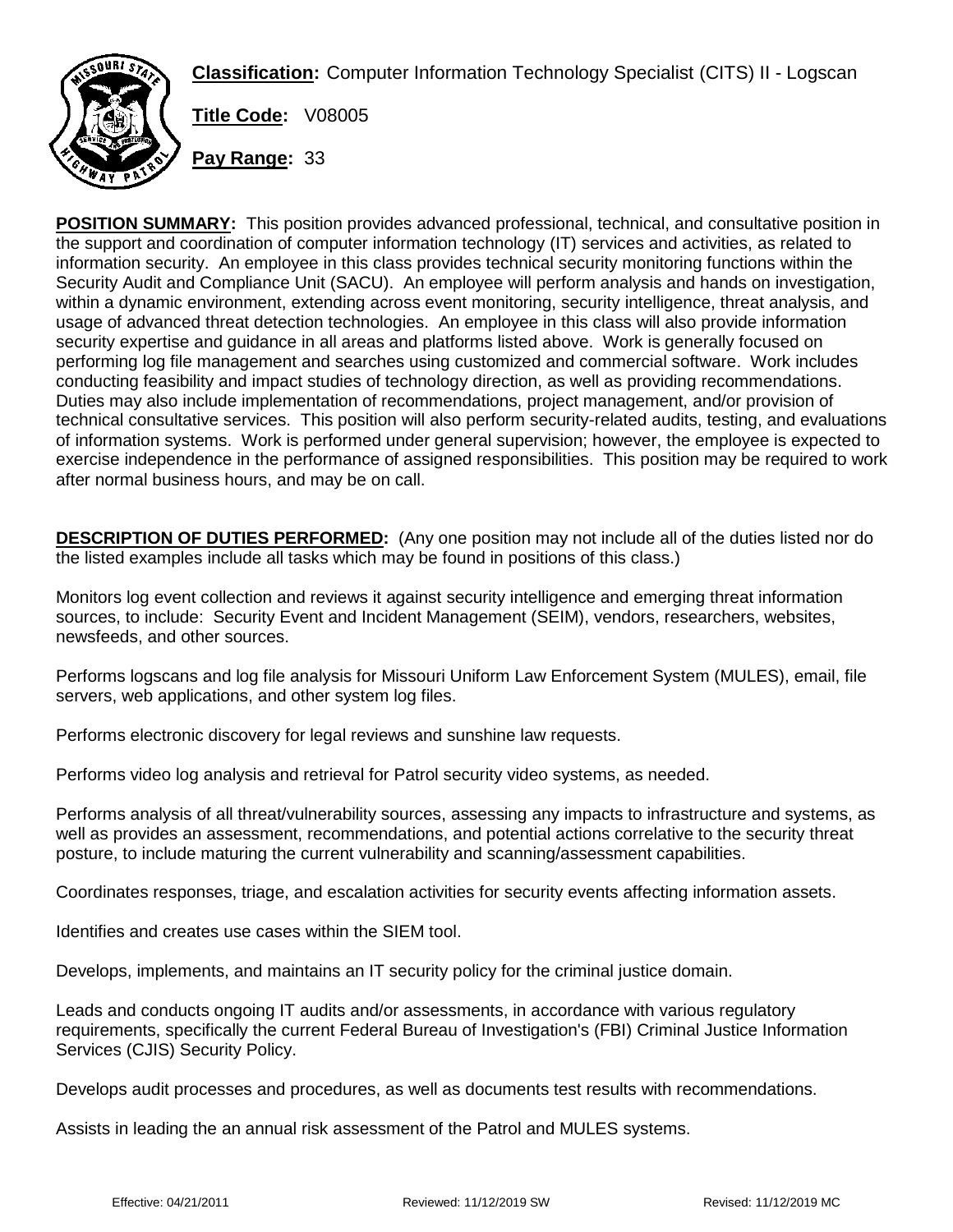Collaborates with the IT functional teams, and other stakeholders, to review, analyze, and develop enhanced IT controls from a compliance and security perspective, as well as to ensure action plans are effectively designed and successfully implemented.

Provides guidance and expertise on IT risk management matters, to include infrastructure, security, and industry standards.

Ensures proper policies, procedures, risk mitigation activities, and operating controls are followed.

Performs security testing and evaluations on information systems and products.

Develops communication channels with technology owners, and the business, to evangelize the evolving threat landscape.

Gives structured presentations to different audiences such as business, technical, or management.

Establishes and maintains business relationships with individual contributors as well as management.

Leads efforts in the improvement and development of process/procedure manuals and documentation for the escalation of threat intelligence; advanced persistent threat detection; vulnerability analysis; and incident response handling.

Maintains a continuous process improvement work environment for security monitoring, security configuration standards, and threat analysis, to include recommending and implementing new/improved process in accordance with existing policy, industry standards, and best practices.

Provides policy expertise in computer systems analysis and design; database and/or network administration; systems programming; and/or other computer IT specialties.

Reviews and updates cybersecurity policies; participates in the development of plans for emergencies; prepares and/or conducts cybersecurity awareness and training; reports, investigates, and takes corrective action for security audit findings; as well as administers and oversees security systems such as access control, encryption, anti-virus, firewalls, etc.

Serves as one of the technical experts on the SACU team, as well as provides mentoring to junior staff in complex technical functions and best practices.

Participates in computer systems disaster recovery plan maintenance and implementation, as well as in computer systems management plan development, maintenance, and implementation.

Researches, reviews, recommends, and prepares requests for proposals and/or bid specifications for hardware and/or software purchases.

Designs, writes, maintains, documents, and tests complex computer programs and clearly defined segments of highly complex programs.

Designs procedures for preserving data integrity.

Performs other related work as assigned.

**REQUIRED KNOWLEDGE, SKILLS, AND ABILITIES:** Thorough knowledge of the general operating principles and capabilities of computer hardware and software.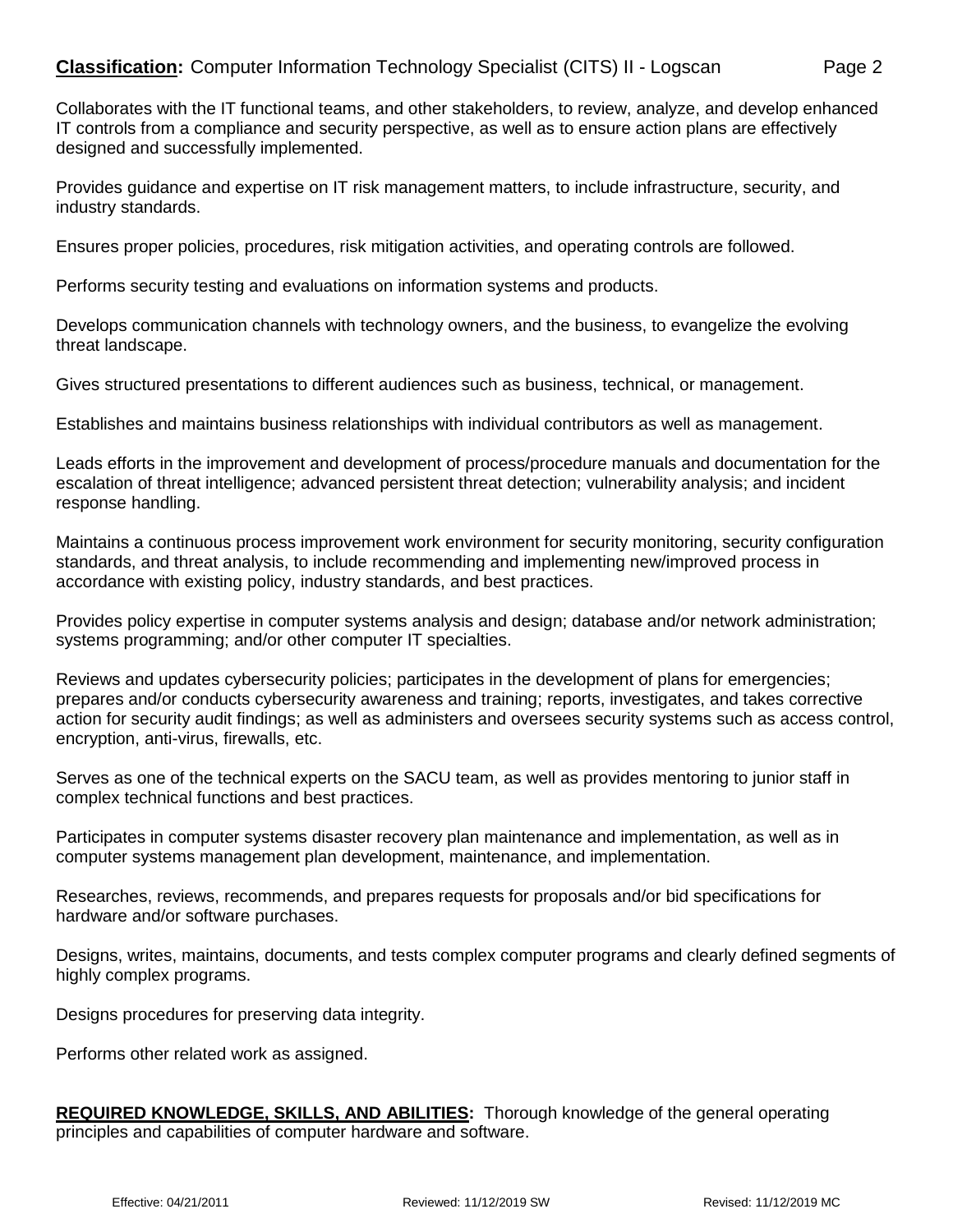Thorough knowledge of, or ability to learn the CJIS Security Policy.

Through knowledge of, or ability to learn the MULES system as it relates to the technical connectivity and CJIS requirements.

Thorough knowledge of computer security systems and procedures.

Thorough knowledge of computer networking and telecommunications.

Thorough knowledge of the principles of cost benefit analysis.

Thorough knowledge of the principles of project management.

Thorough knowledge of the procurement process.

Thorough knowledge of the information strategic planning process.

Thorough knowledge of the systems management process.

Considerable knowledge of software reference libraries and related utility programs.

Considerable knowledge of computer operating systems.

Considerable knowledge of database management systems.

Working knowledge of, or ability to learn the agency's automated information systems.

Working knowledge of, or ability to learn the agency's functions and their interrelationships.

Working knowledge of the principles of disaster recovery.

Working knowledge of continuing trends and developments in computer hardware and software.

Working knowledge of various computer platforms.

Working knowledge of the principals of information system audits and security testing.

Possess good organizational skills.

Possess research and analysis skills.

Ability to utilize project management tools.

Ability to prepare and interpret computer program documentation.

Ability to prepare and maintain standards, policies, procedures, guidelines and technical manuals.

Ability to troubleshoot and resolve hardware and/or software problems.

Ability to train and assist less experienced personnel.

Ability to create and present materials for training programs.